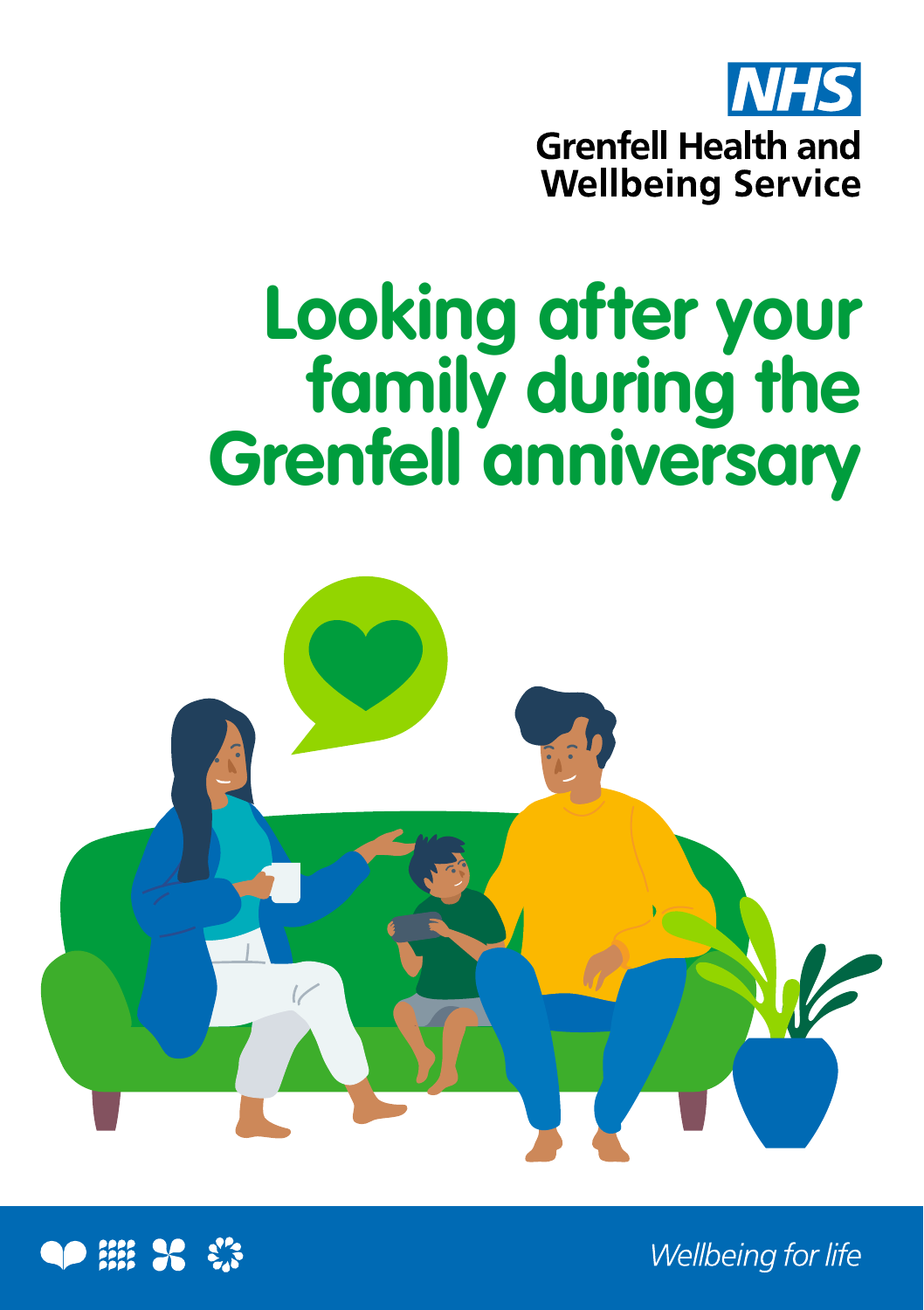#### **Anniversaries can bring up painful feelings and memories. Strong emotions are normal and there is no right way to think or feel.**

As we approach the fifth year anniversary of Grenfell, we understand that people may be concerned about the wellbeing of their children and other loved ones.

The past few years have been very difficult for all of us with the continued impact of the Covid-19 outbreak, war in Ukraine, ongoing increases in the cost of living and other life events. Many people are feeling additional stress and anxiety. You may be worried about your own health or the health of a loved one.

Many people have also shared how current events remind them of things that happened before, during and after Grenfell, making it harder for them to cope leading up to the anniversary.

Some people have also expressed worry about the ongoing Grenfell Inquiry and concerns about justice and the future of the tower.

All of these things might make the upcoming anniversary even harder, but there are things you can do to look after yourself, your friends, and your family.

Children and young people also have similar worries and we hope that this leaflet will provide information on how you are able to help them with their worries.

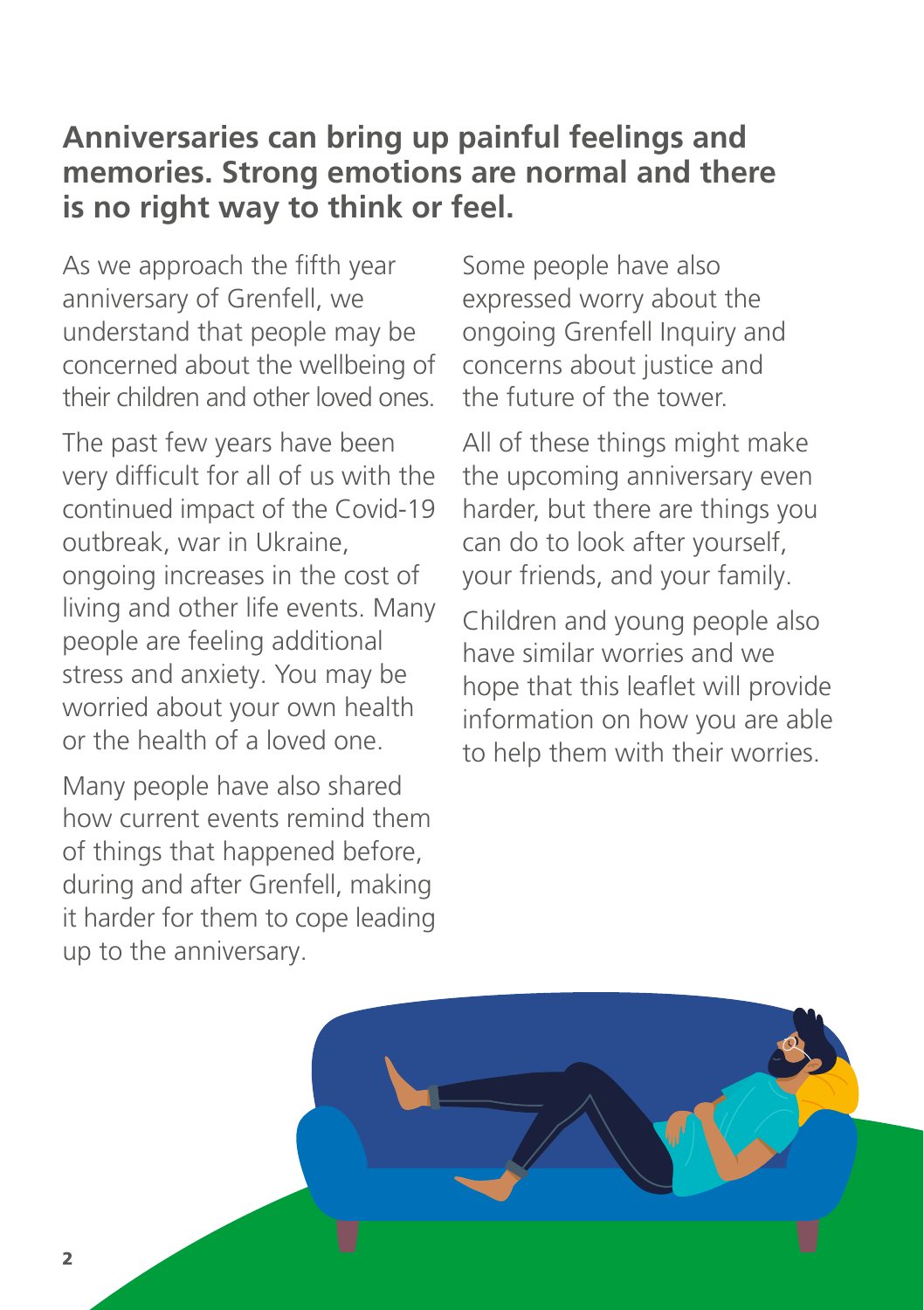# **Helping children and young people**

During unsettling times like these it is normal to experience difficult emotions like anxiety or worry. You have all already lived through a dreadful life changing experience and many of these feelings will probably remind you of what you have already gone through. This is also true for your children and young people.

Leading up to the anniversary event you may see the resurgence of strong emotions or disturbances to normal patterns of living, like eating and sleeping. In addition to this, following frightening and worrying news, it is normal for children to experience emotional difficulties.

**Each child will react differently, but these are some common reactions that you may notice in your child:**

- They may appear to be reverting to younger behaviour
- Feeling very sad and missing those they have lost
- Nightmares and disturbed sleep
- Feeling angry or easily upset
- Becoming more clingy with parents and carers
- Physical complaints like headaches or tummy upsets
- Having lots of worrying thoughts and feeling like they cannot stop thinking about worries
- Difficulty concentrating.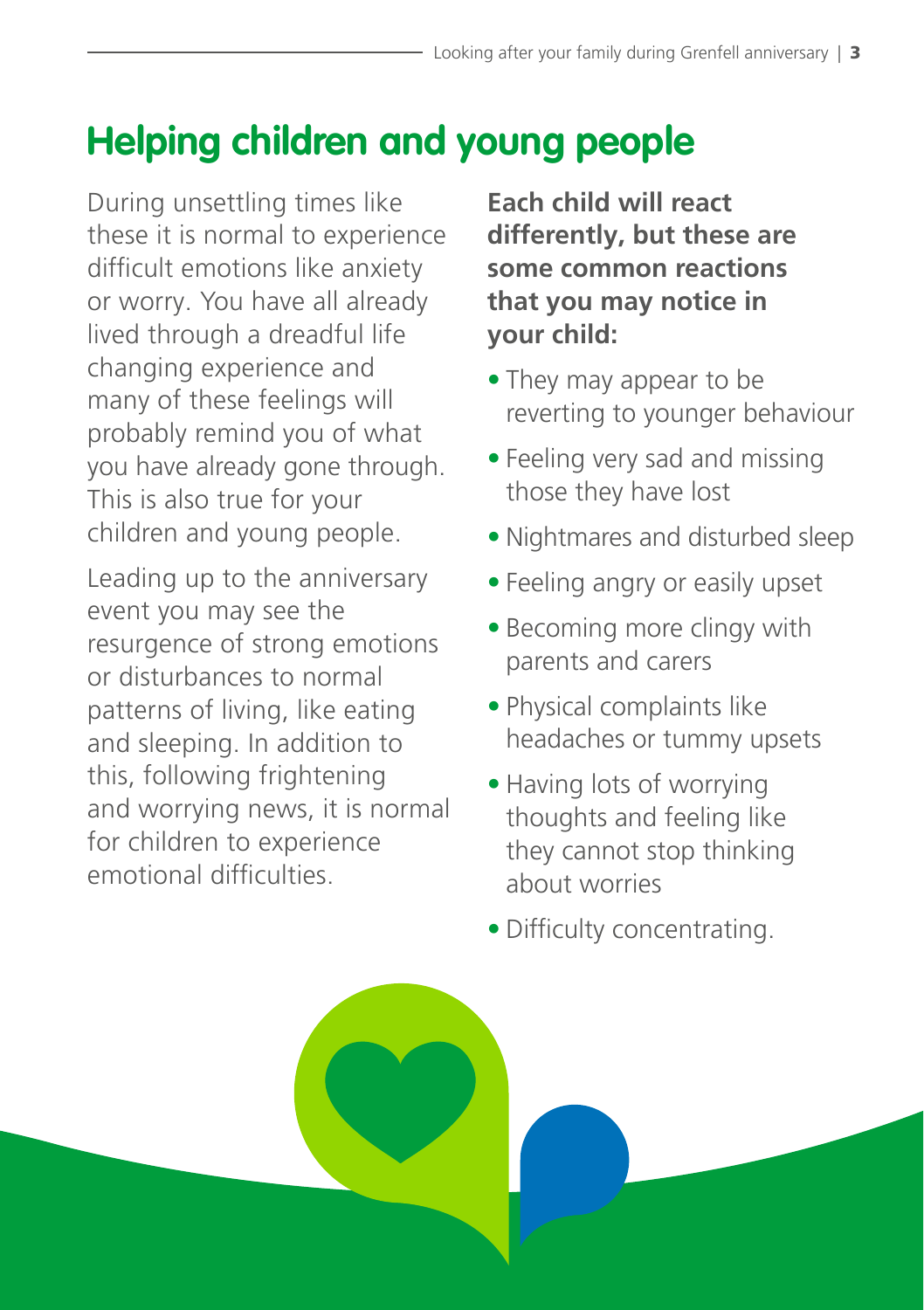## **How can I support my child at home?**

Do encourage your children to talk about (or draw) their worries and questions. This opens up conversation and prevents them from 'bottling up' all these feelings.

Talking with children and answering their questions also helps prevent them from 'filling in the blanks' with their imagination, which can be distressing and often more scary than the reality of the situation.

Positive coping is contagious – by taking care of yourself, you're making sure you are well enough to care for your children, and you're also modelling positive self-care behaviour that your children will learn as well.

There are lots of little things you can do as a parent to help children to feel contained and supported as they learn to deal with their own worries.

**Here are some simple things you can do to make a difference for you and your family:**



• Talk to your children and answer any questions they may have in an age-appropriate way. It's okay if you don't have all the answers, simply having a conversation about their worries is helpful in itself.



• Make a schedule with your child putting together a daily/ weekly routine. Be as creative as you like! A routine will help your child feel in control and minimise conflict at home, stick it on the wall for all the family to see and try to stick to it as a family.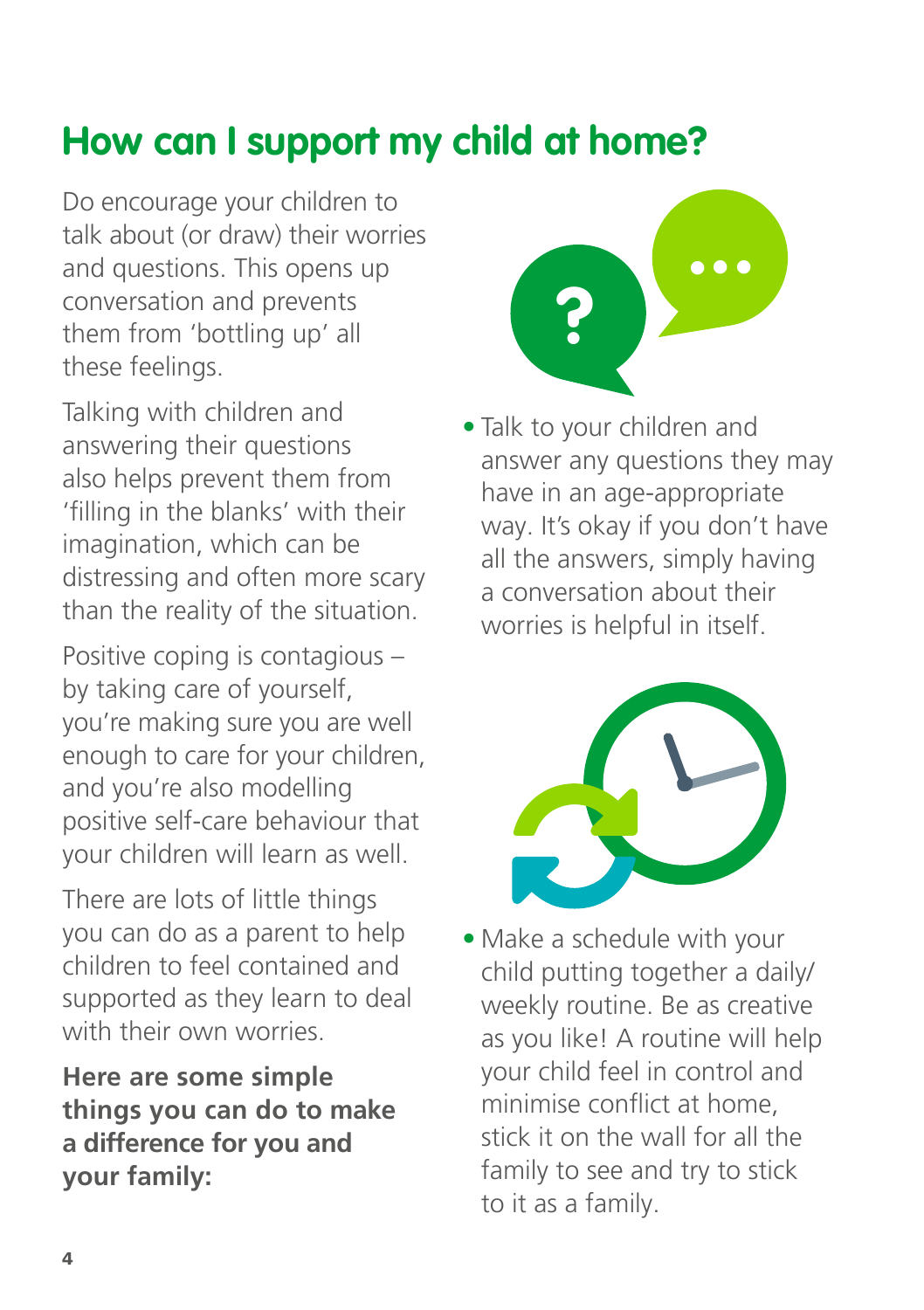

• Taking care of your physical health will impact positively on your emotional wellbeing. Make sure you and your family are eating nutritious food, exercising when you can, and keeping a good sleep routine.



• Try to add something meaningful to your day that you enjoy. Maybe set a task for yourself or start a hobby you enjoy like drawing, cooking or creative writing, and remind yourself each day of something you did really well or are grateful for.



• Limit your exposure to news and social media. There is a lot of fake news circulating at the moment that can really raise your anxiety. Protect your emotional space and limit your news time. Maybe allocate a slot in your day to check the news and not check again until the allocated time the next day.



• It can be helpful to find time to be together as a family, doing things which help you to feel connected to one another.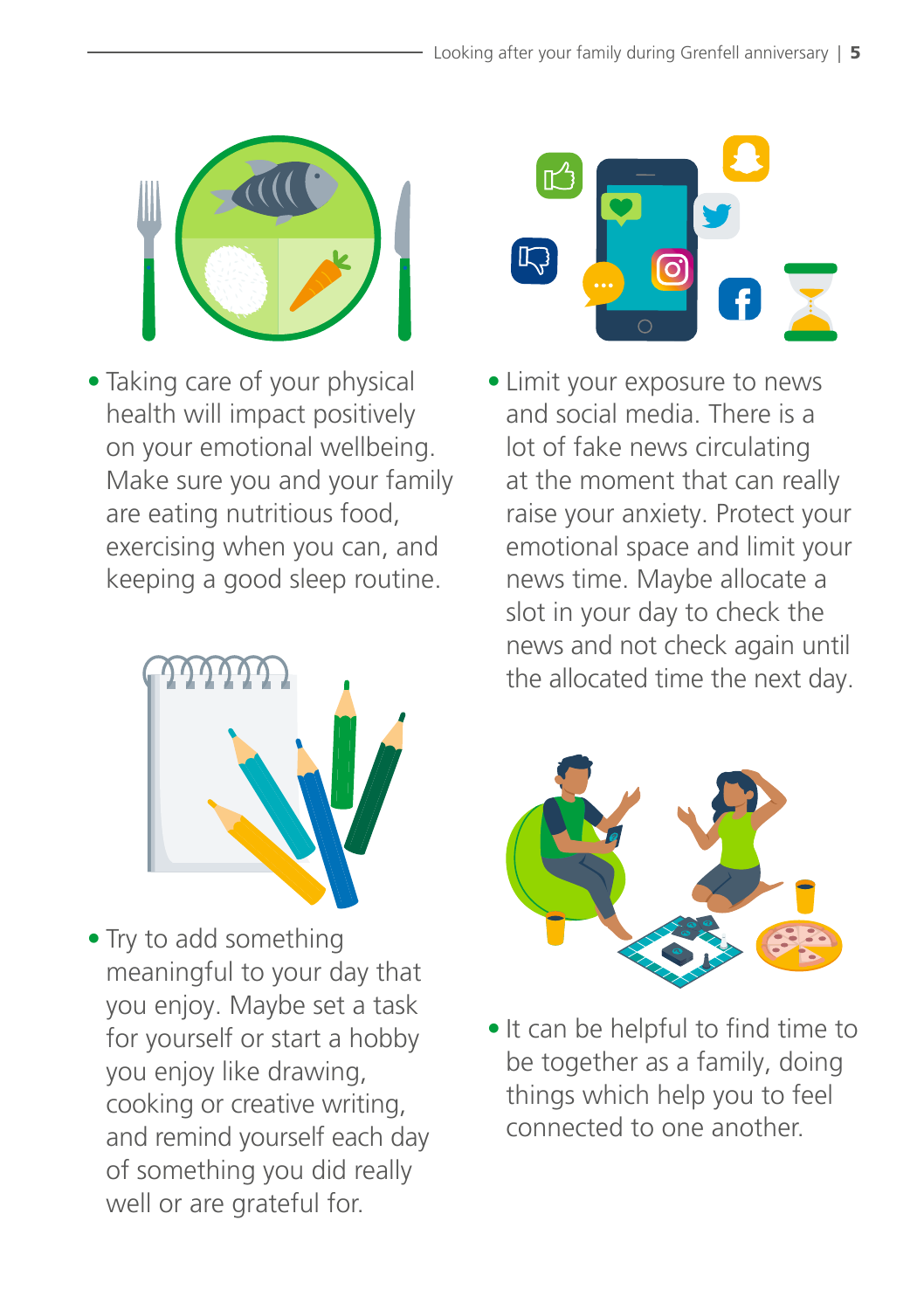



- Take time out to breathe. If you or your child have a spiritual practice, such as prayer, this can also be very helpful. You could integrate calm time into your routine and allocate a time in the day to relax. There are plenty of apps like Calm Panda, Headspace or relaxing sound apps that can help you and your family to take some time out.
- Be gentle. Yours and your family members' lives have changed significantly. Virtual learning, working from home, worrying and caring for older and vulnerable family members are all difficult things you and your family are having to adjust to. Try not to worry too much about academic achievement or productivity at work. Now is a time to connect, stay safe and well.



• Stay connected to friends, families and loved ones.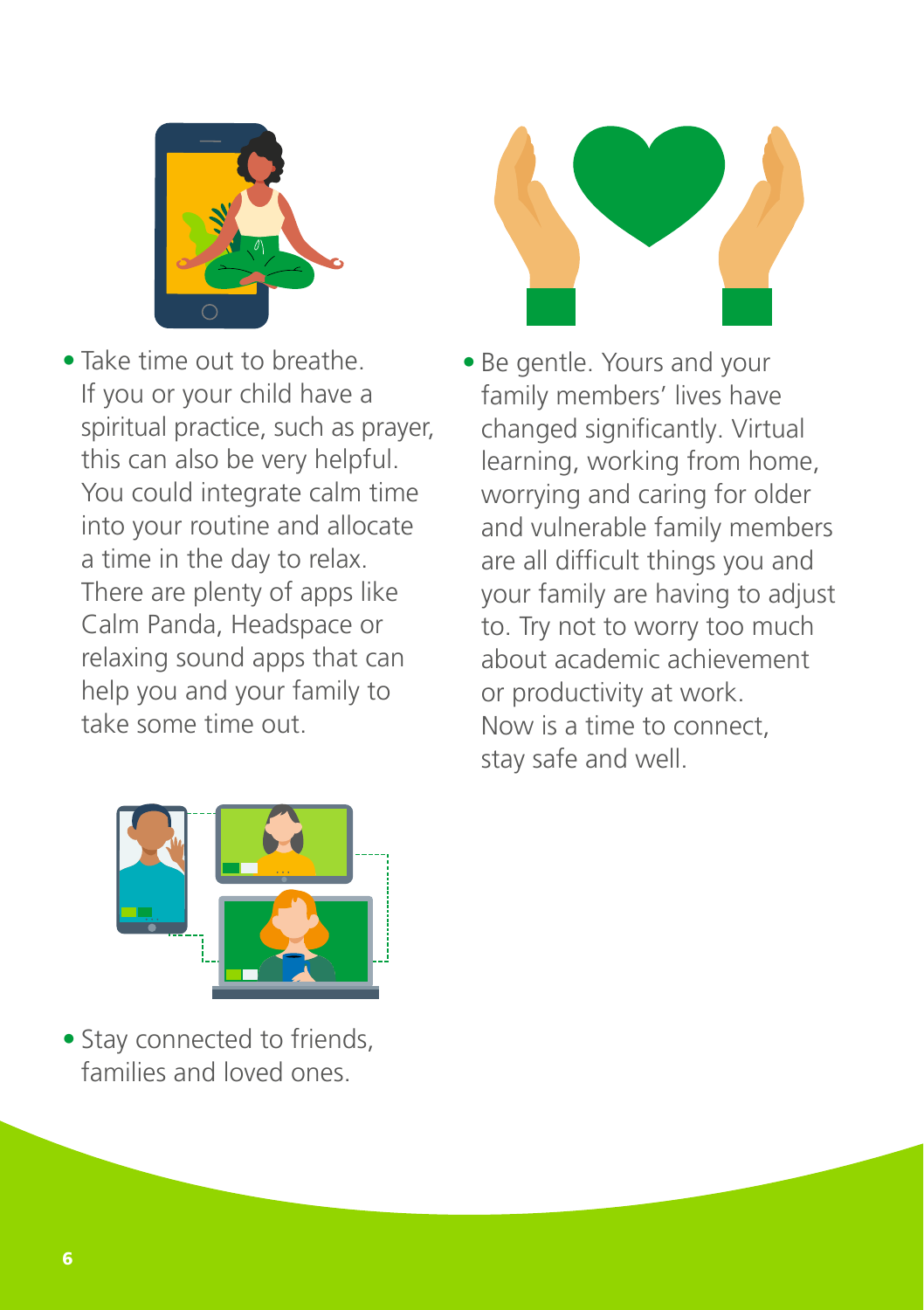## **Remember we are here to help**

Getting some ideas, advice and support on how you can help your child is a positive step.

If you have any worries about yourself, your children, young people or family you can call us on:

### **020 8637 6279**

Our team will also be supporting events in the community on and around the anniversary.

Keep an eye on our social media pages and our website to get up to date information on where we will be and what other support you can access:

CaGrenfellNHS @ [/GrenfellNHS](http://www.facebook.com/GrenfellNHS)  [@GrenfellNHS](https://www.instagram.com/grenfellnhs/) **[www.grenfellwellbeing.com](http://www.grenfellwellbeing.com)**